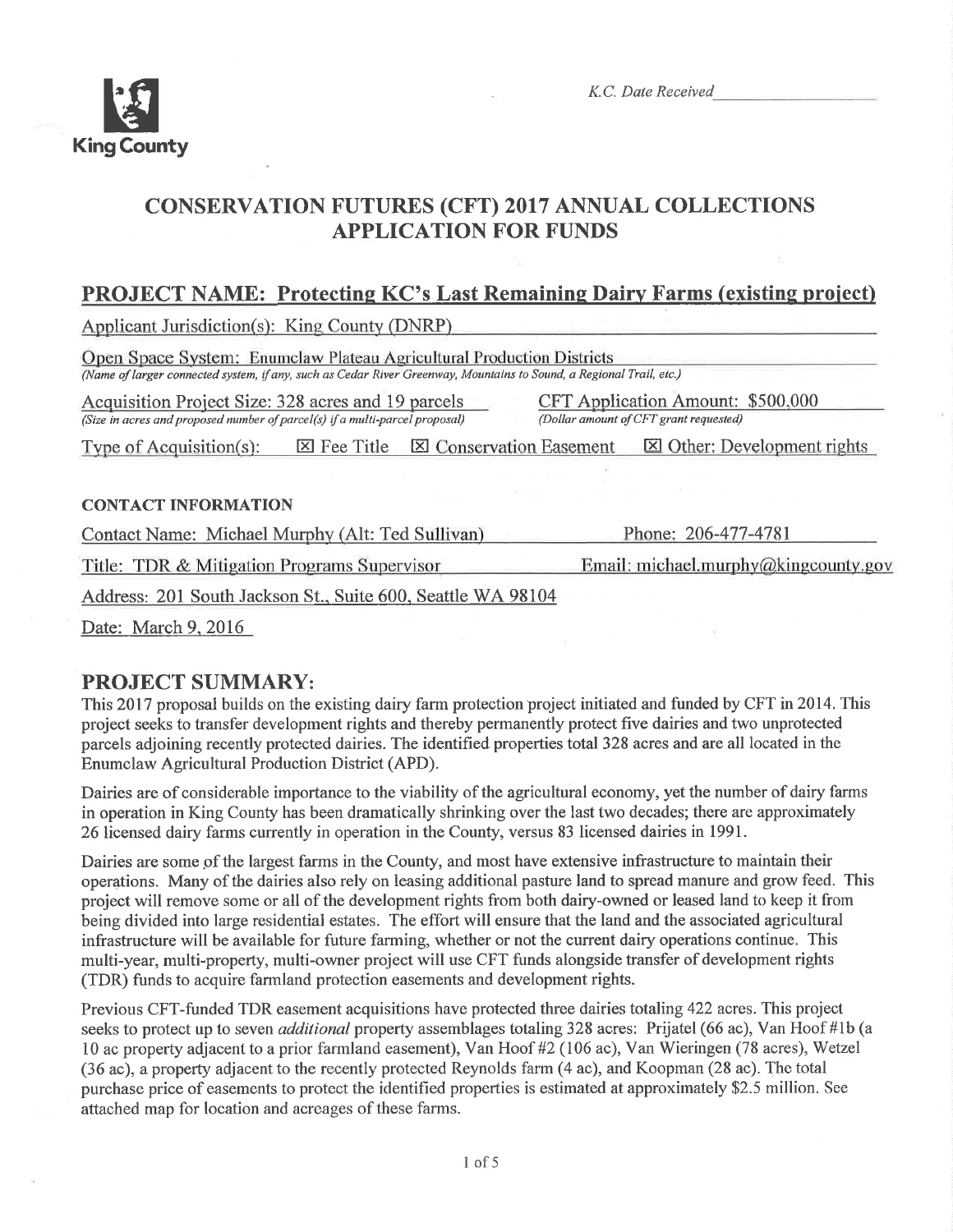#### 1. OPEN SPACE RESOURCES

- $\boxtimes$  A. Wildlife habitat or rare plant reserve
- $\boxtimes$  B. Salmon habitat and aquatic resources
- $\boxtimes$  C. Scenic resources
- $\boxtimes$  D. Community separator
- $\Box$  E. Historic/cultural resources
- $\Box$  F. Urban passive-use natural area/greenbelt
- $\Box$  G. Park/open space or natural corridor addition
- $\Box$  H. Passive recreation opportunity/unmet needs

Wildlife habitat or rare plant reserve: Two of the dairies contain sections of Boise Creek, which is an important tributary to the White River Basin, providing habitat and migration corridors for a wide variety of animals. Wildlife observed within the Enumclaw APD include elk, marsh hawks, osprey, red tailed hawks, bald eagles, heron, coyote, deer, ducks and geese, songbirds, and amphibians.

Salmon habitat and aquatic resources: Boise Creek is one of the most productive tributary salmon streams in the White River Basin for chinook, steelhead, and coho. It has been estimated that 25% of the chinook tributary spawning within the White River Basin occurs within Boise Creek based on a decade of spawning surveys by the Washington Department of Fish and Wildlife and Puyallup Tribal Fisheries. Over time it is believed riparian habitat can be materially improved in the Boise Creek corridor by expanding the riparian buffer; TDR covenants allow predetermined areas to be restored allowing for future voluntary habitat restoration to occur. Negotiations with the landowners will include discussion of possible aquatic resource improvements.

Scenic Resources: All identified dairy properties located on the Enumclaw plateau provide views of Mount Rainier, the Cascade foothills, Boise Creek, and other adjacent farmlands. Scenic rural vistas of all identified properties are enjoyed by the traveling public from the adjoining public roads.

Community Separator: Two of the dairies adjoin the City of Enumclaw's southern boundary. The King County Agriculture Commission previously rated them as high priority for development rights acquisition as its preservation would permanently protect it and other adjacent farmlands from encroachment by the City. All identified dairies are within the Enumclaw Plateau APD - designated resource areas of long-term commercial significance. As shown on the attached map, several of the dairies are adjacent to other preserved farmlands.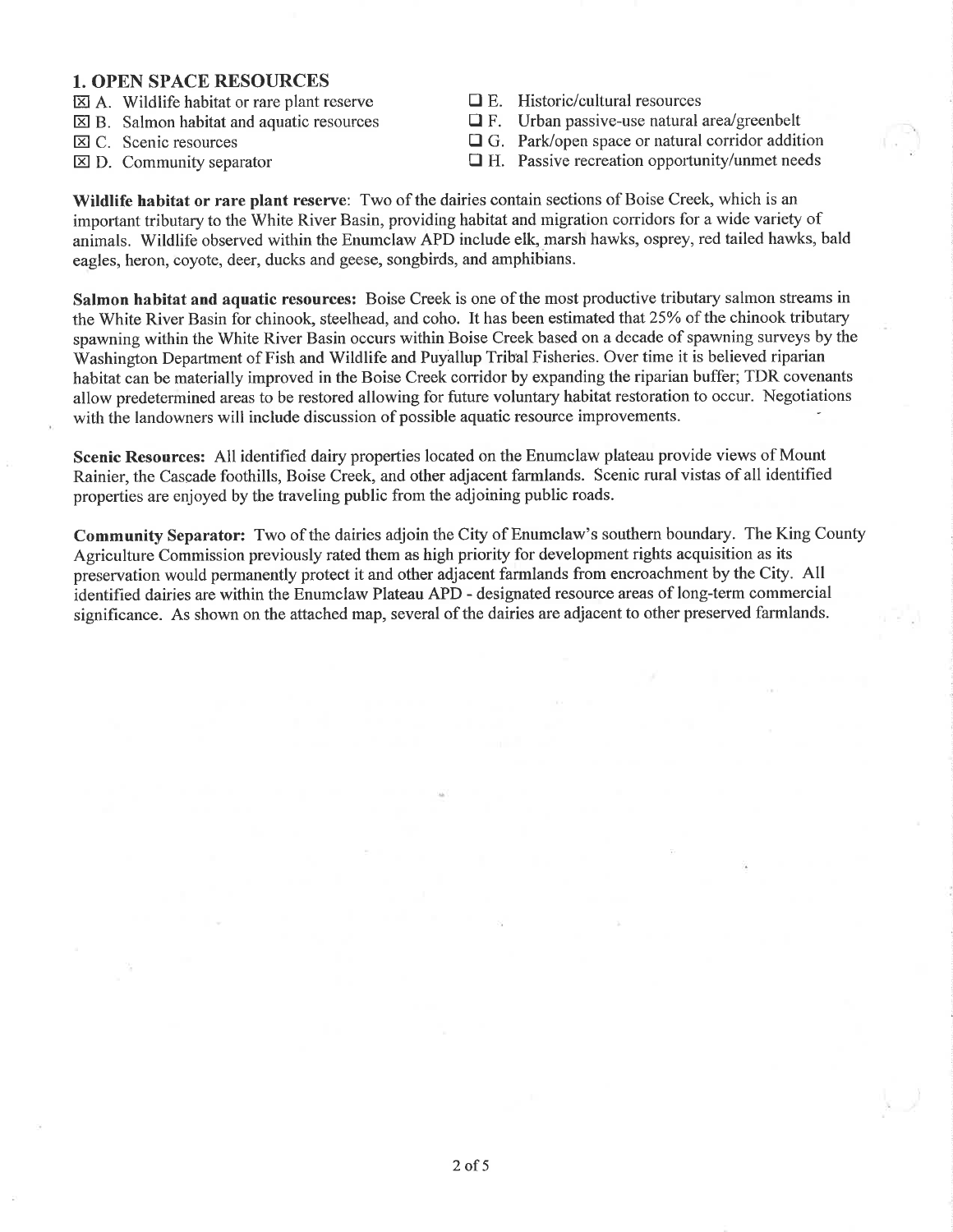## 2. ADDITIONAL FACTORS

- $\Box$  A. Educational/interpretive opportunity
- $\boxtimes$  B. Threat of loss of open space resources
- $\boxtimes$  C. Ownership complexity/willing seller(s)/ownership interest proposed
- $\boxtimes$  D. Partnerships Describe any public or private partnerships that will enhance this project
- $\Box$  E. Is the property identified in an adopted park, open space, comprehensive, or community plan?
- E F. Transferable Development Credits (TDC) participation

Threat of loss of farmland resources: In 1959, there were approximately 100,000 acres of prime farmland in King County; however, by the late 1970's approximately half of these acres had been permanently converted to other uses. The inception of the Farmland Preservation Program (FPP) in 1979 and the implementation of a variety of County policies and initiatives since then have helped to greatly reduce the loss of farmland. However, by current estimates, the original 100,000 acres of prime farmland has been reduced to approximately 41,000 acres, most of which are within the designated APDs and, although this designation offers some protection, it is frequently challenged and may not be sufficient to provide protection on a permanent basis. Purchasing development rights allows the County to place covenants on the property which limit it to agriculture and open space uses. It also removes the property's speculative value, thereby helping to ensure that the property will remain affordable and thus available for agriculture or open space uses.

#### Ownership complexity/willing seller(s)/ownership interest proposed:

King County staff have engaged these landowners and they are interested in exploring sales of development righis. This application for \$500,000 seeks to add to the existing project to ensure sufficient funding is available to close on 2-3 dairy farm transactions in 2017.

Partnerships: This project will implement and advance the partnership agreement that King County and the City of Seattle háve entered into to allow farmland development rights to be transferred and sold into the Downtown and South Lake Union. In total, 800 development rights will be permitted into the City to allow greater urban density; significant priority is given to development rights from farmlands in King County because this furthers the City's and County's policy goal to protect active farmland that contribute to the local food supply.

TDRyFPP Partnership: This joint acquisition strategy is a partnership of two County programs, the Farmland Preservation Program (FPP) and the Transfer of Development Rights (TDR) Program. The FPP/TDR coordination will also showcase how levels of restrictions put into farmland conseruation easements can remove the threat of development and seek to maintain land in active production. The effort will apply the understanding that in order to achiève full and complete protection of a farm operation, as envisioned by the FPP's covenants, it may - depending on the current farmland owner - take several transactions over a period of years that add layers of increasing restrictions.

TDR bank funds will be used as the matching value for the CFT award. This funding approach will enhance this project by assisting in the preservation of over 1,500 acres of prime farmland, and subsequently free up future CFT funds to be used in other acquisitions. The sale of these development rights into Seattle and other cities, and the subsequent purchase/protection of additional farmland in the future with the sale proceeds will further leverage scarce CFT funding.

## 3. STEWARDSHIP AND MAINTENANCE

How will the property be stewarded and maintained? Does the property lend itself to volunteer stewardship opportunities? How will ongoing stewardship and maintenance efforts be funded?

Farms protected through this project will remain in private ownership and farmers will steward the land. County staff regularly monitor the properties to ensure that the owners are aware of and complying with the conservation easement on their property. Monitoring activities include site visits, meeting with owners, and regular drive-bys and aerial photo checks. Site visits typically occur every three to five years unless a situation warrants more frequent visits. If a conservation easement violation is noted, staff informs the owner of the violation and work with them to resolve it, with litigation as an option if necessary.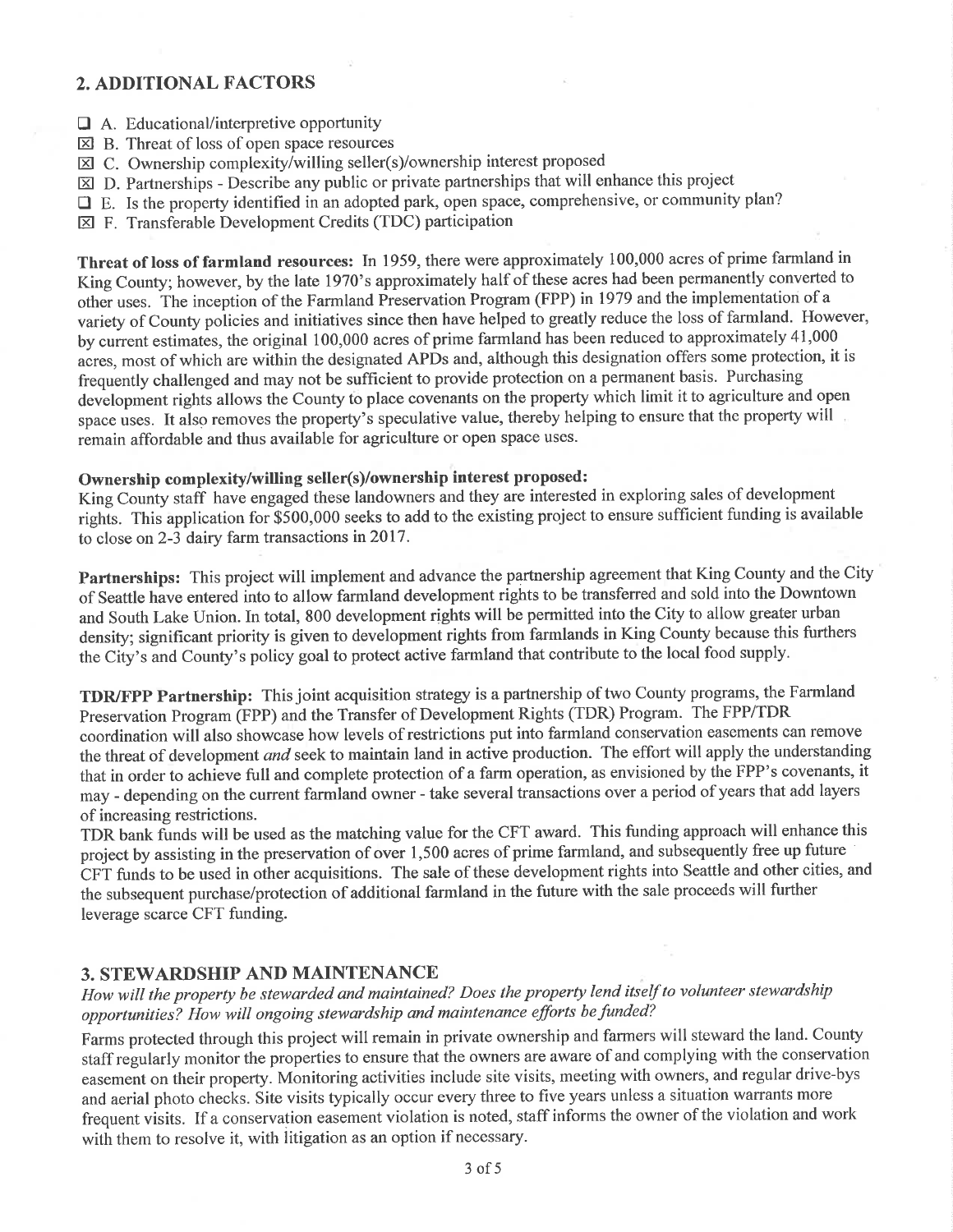## 4. PROJECT BUDGET

| 1) TOTAL CFT APPLICATION AMOUNT <sup>a</sup> | CFT: \$500,000 |
|----------------------------------------------|----------------|
| 2) TOTAL PEL APPLICATION AMOUNT <sup>"</sup> | PEL: \$0       |

 $^a$ Allowable CFT acquisition costs (Ordinance 14714): The disbursement of funds shall be made only for capital project expenditures that include costs of acquiring real property, including interests in real property, and the following costs: the cost of related relocation of eligible occupants, cost of appraisal, cost of appraisal review, costs of title insurance, closing costs, pro rata real estate taxes, recording fees, compensating tax, hazardous waste substances reports, directly related staff costs and related legal and administrative costs, but shall not include the cost of preparing applications for conservation futures funds.<br><sup>b</sup>King County projects only, if applicable.

#### Estimation of property value: approximately \$2.5 million

Briefly note how land values have been estimated (i.e., appraisal, property tax assessment, asking price, letter of value or other means).

This estimate of cost is based on recent appraisals and closed transactions of other dairies in the Enumclaw APD. The appraisal determined the "before" value of the property and the "after" value once the development rights were removed. The value of the development rights was the difference between the "before" and "after" values and provided the basis for the estimate shown below.

| <b>PROJECT COSTS</b>                                   | <b>ESTIMATED DOLLAR AMOUNT OR RANGE</b> |
|--------------------------------------------------------|-----------------------------------------|
| Total property interest value (all properties)         | \$2,500,000                             |
| Title and appraisal work                               | \$15,000                                |
| Closing, fees, taxes                                   | \$15,000                                |
| Relocation                                             | \$0                                     |
| Hazardous waste reports                                | \$0                                     |
| Directly related staff, administration and legal costs | \$10,000                                |
| <b>Total Project Costs (CFT and other funds)</b>       | \$2,540,000                             |

| <b>MATCHING FUNDS: Existing Sources</b><br>(CFT can only provide a maximum of 50% of anticipated<br>project costs) | <b>DATE</b><br>(Expended or<br>Committed) | <b>DOLLAR AMOUNT</b><br>(Expended or Committed)                                                             |
|--------------------------------------------------------------------------------------------------------------------|-------------------------------------------|-------------------------------------------------------------------------------------------------------------|
| King County's TDR Bank                                                                                             | 12/2016                                   | $$863,000$ as match for 2016/17 acquisitions                                                                |
| <b>Total CFT Funds Previously Received</b><br><b>This Project</b>                                                  | $2014 - 2016$                             | \$1,200,000<br>less \$837,000 on Foster, Suhoversnik and<br>admin/transaction costs<br>$balance = $363,000$ |
| <b>Total Matching Funds and Past CFT Funds</b><br><b>Currently Identified</b>                                      |                                           | $$363,000$ past CFT +<br>\$863,000 TDR Bank Match<br>$=\frac{1}{2}$ , 226,000 match and CFT available       |
| <b>Unidentified Remaining Match Need</b>                                                                           |                                           | \$0                                                                                                         |

Unidentified remaining match need: What funds are anticipated and what is the time frame? Please briefly discuss how the unidentified remaining match need above will be met.

TDR Bank funds are expected to provide all necessary matching funds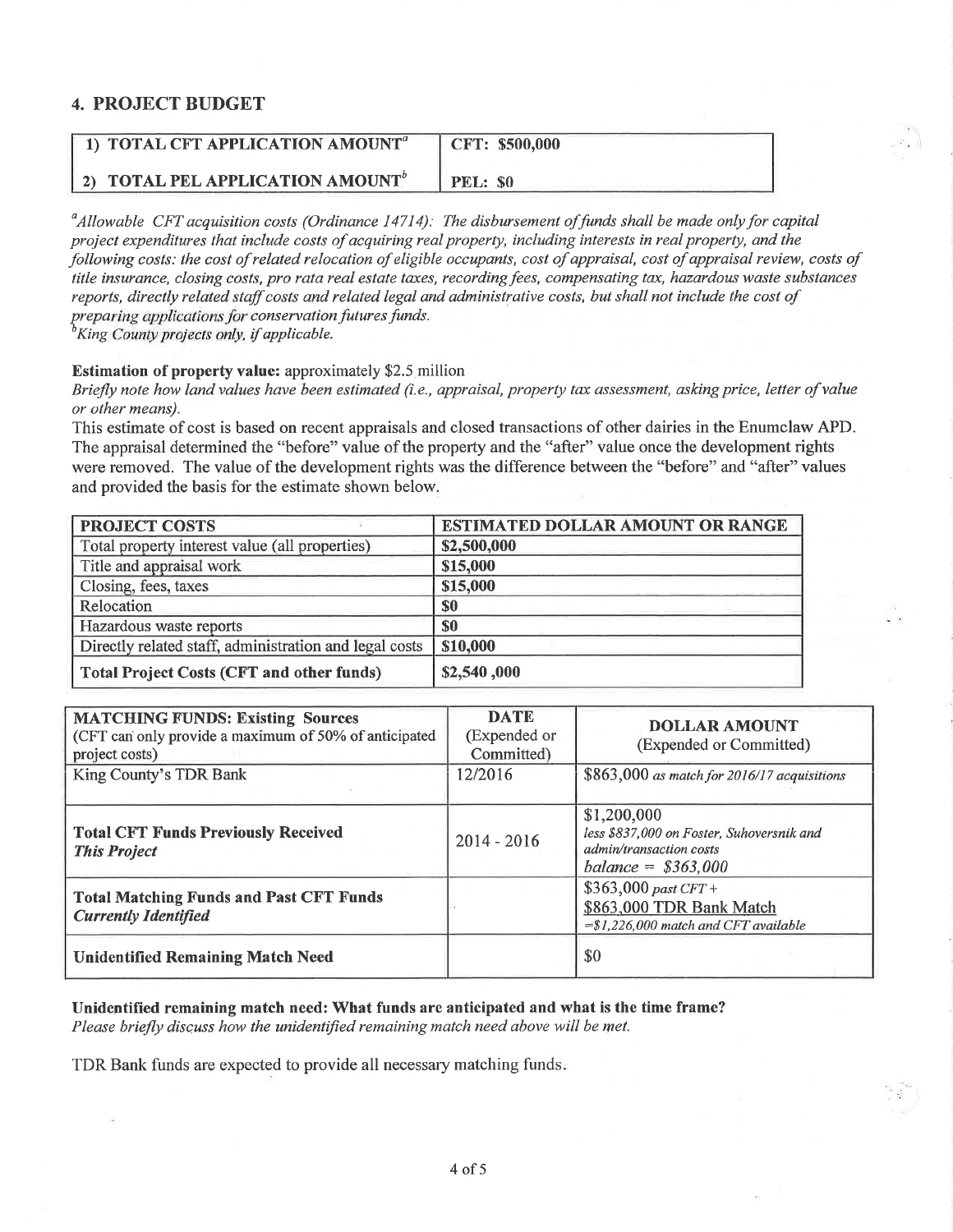## 5. IN-KIND CONTRIBUTIONS FROM PARTNERSHIPS

| <b>Brief Activity Description</b> | <b>Dollar Value of</b><br>In-kind<br><b>Contribution</b> | <b>Status</b><br>(Completed or Proposed) | <b>Activity Date Range</b><br>(Completion Date or Proposed<br>Completion Date) |
|-----------------------------------|----------------------------------------------------------|------------------------------------------|--------------------------------------------------------------------------------|
| none                              |                                                          |                                          |                                                                                |
| <b>TOTAL</b>                      | Not applicable                                           |                                          |                                                                                |

#### 6. ATTACHED MAPS (Two maps are now required: 1) site map and 2) general location map; you may also include one additional map, aerial photo or site photo)

 $8\frac{1}{2} \times 11$ " maps are preferred, but  $11 \times 17$ " is acceptable if folded and hole-punched for insertion into a three-ring binder.

Site Map that shows the following:

- Each parcel proposed for acquisition in yellow or distinct shading and an indication of any parcel proposed for less than fee simple acquisition, such as a conservation easement;
- Location of any proposed development to the site such as parking, trails or other facilities;
- Location of any proposed site restoration;
- Existing adjacent public (local, state or federal) parks or open spaces labeled and shown in dark green or distinct shading.

Location Map that shows the following:

- . Other permanently protected open spaces (private, non profit, institutional, etc.) shown in light green or distinct shading;
- Major water courses such as creeks, rivers, lakes or wetlands;
- Major roads, arterial roads or regional trails.
- . Mqp scqle: This map should show approximately a ten-mile radius around the proposed acquisition(s).